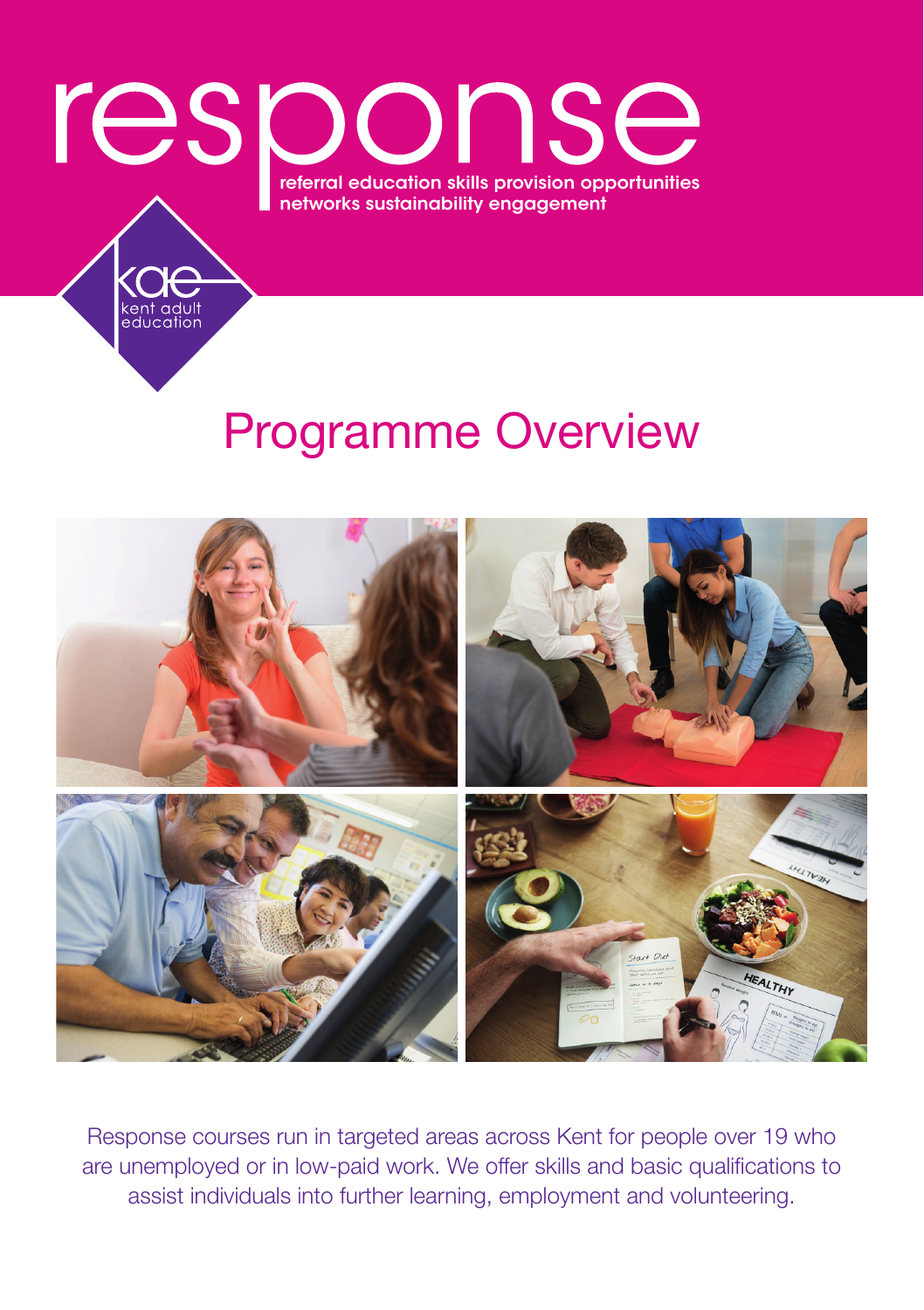# Course details

# Accredited courses

#### Food Safety in Catering

Level 1 and Level 2 courses are certificated by HABC. These courses cover food safety hazards, temperature control, refrigeration, chilling, reheating, hot and cold holding, food handling, principles of safe food storage, food premises, equipment and legislation. It is an essential qualification for anyone working in catering or with food, thinking of starting a business or for those seeking employment.

Level 1 is a half day. Level 2 is a full day.

#### Health and Safety in the Workplace

Level 1 and Level 2 courses are certificated by HABC. These courses give a general introduction and understanding of health and safety, and the hazards and risks encountered in the workplace. It is a useful and desirable qualification for those seeking work, already employed or volunteering.

Level 1 and Level 2 are full day courses.

#### Level 2 Principles of COSHH (control of substances hazardous to health)

This course is certificated by HABC. It is designed for those who use substances hazardous to health at work. It is relevant in many industries including: hairdressing and beauty, catering, cleaning and maintenance, engineering and printing. It introduces substances and the risks and controls available, and outlines what to expect from a COSHH assessment. The qualification prepares employees to contribute to the safer use of hazardous substances in their workplaces.

This course is five hours long.

#### Level 2 Principles of Manual Handling

This course is certificated by HABC. It provides an introduction to the hazards and risks involved in the safe lifting and carrying of items. It outlines what is expected from a manual handling assessment and how to develop safer handling techniques in the workplace. This course is a full day.

#### Level 3 Emergency First Aid at Work

This course is certificated by Qualsafe. It is delivered through hands-on learning, practical teaching, demonstrations and a theory test. An Emergency First Aid at Work certificate will be issued upon successful completion of the course. This is valid for three years. This course is a full day.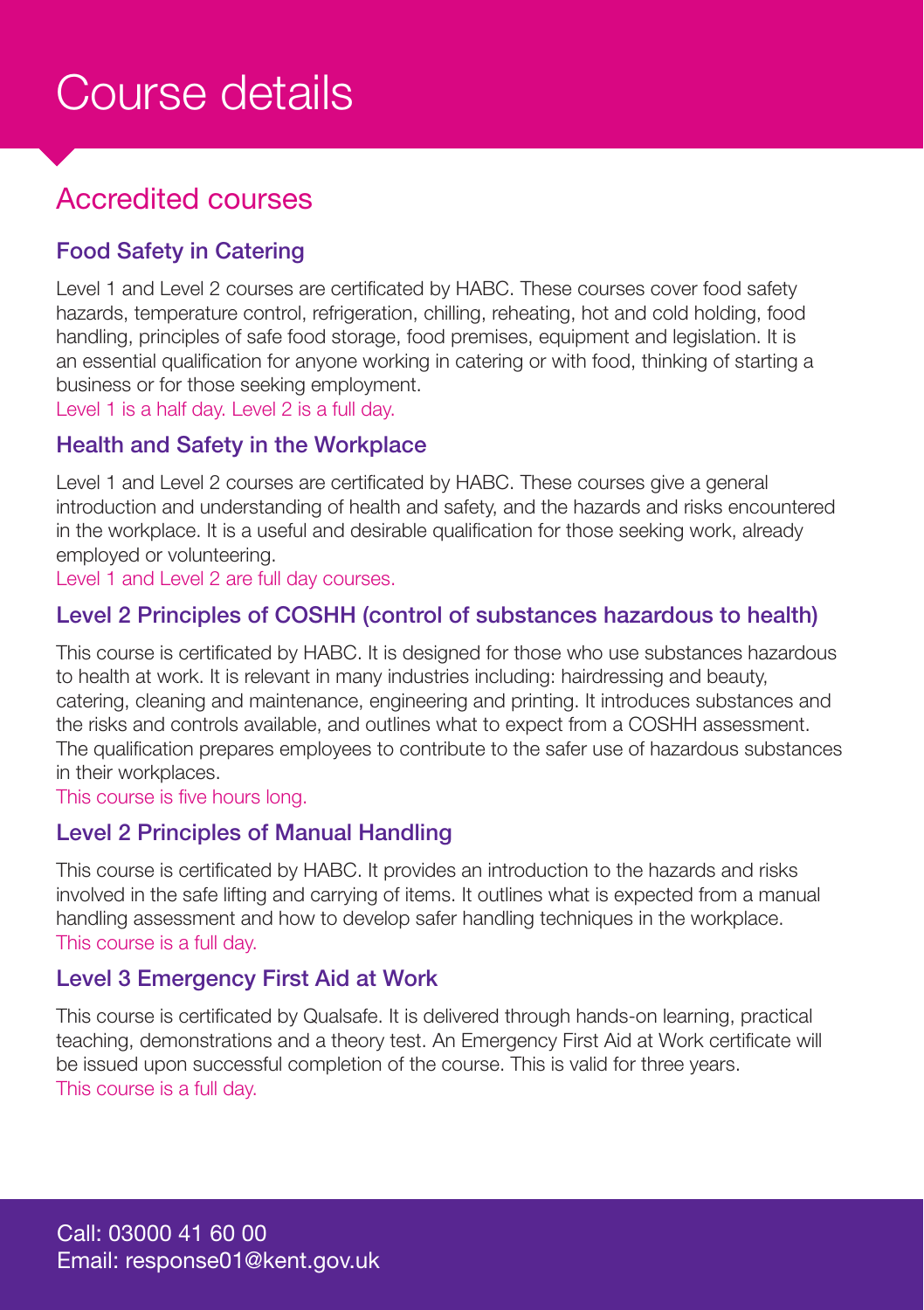#### Level 2 Award in Basic Life Support for Adults and Children

This course is certificated by Qualsafe. It provides a useful overview of techniques covering resuscitation, burns, bleeding, choking and the recovery position. This course does not qualify participants to carry out first aid. On successful completion a Level 2 certificate will be awarded. You may also be able to progress onto a Level 3 Emergency First Aid at Work course. This course is five and a half hours long.

*Photographic proof of identity must be shown at the start of all accredited courses.*

### Introduction to vocational areas

These half day courses give an insight into the opportunities, personal qualities and skills required for working or volunteering in a vocational area. They will also look at qualifications and avenues for further study.

Business Administration Customer Service and Retail Health and Social Care Introduction to Mentoring Working with Children

### Awareness courses

Designed to facilitate awareness, these half day courses will examine the knowledge and skills required in supporting people with various health conditions and challenges.

Deaf Awareness Dementia Awareness Introduction to British Sign Language Visual Impairment Awareness

### Wellbeing courses

Mental health issues are well known as a barrier to learning and employment. Our courses look at the meaning of mental health, identify challenges and explore the process of keeping well. Introduction to Assertiveness Introduction to Mental Health First Aid **Mindfulness** Introduction to Wellbeing (managing stress and anxiety)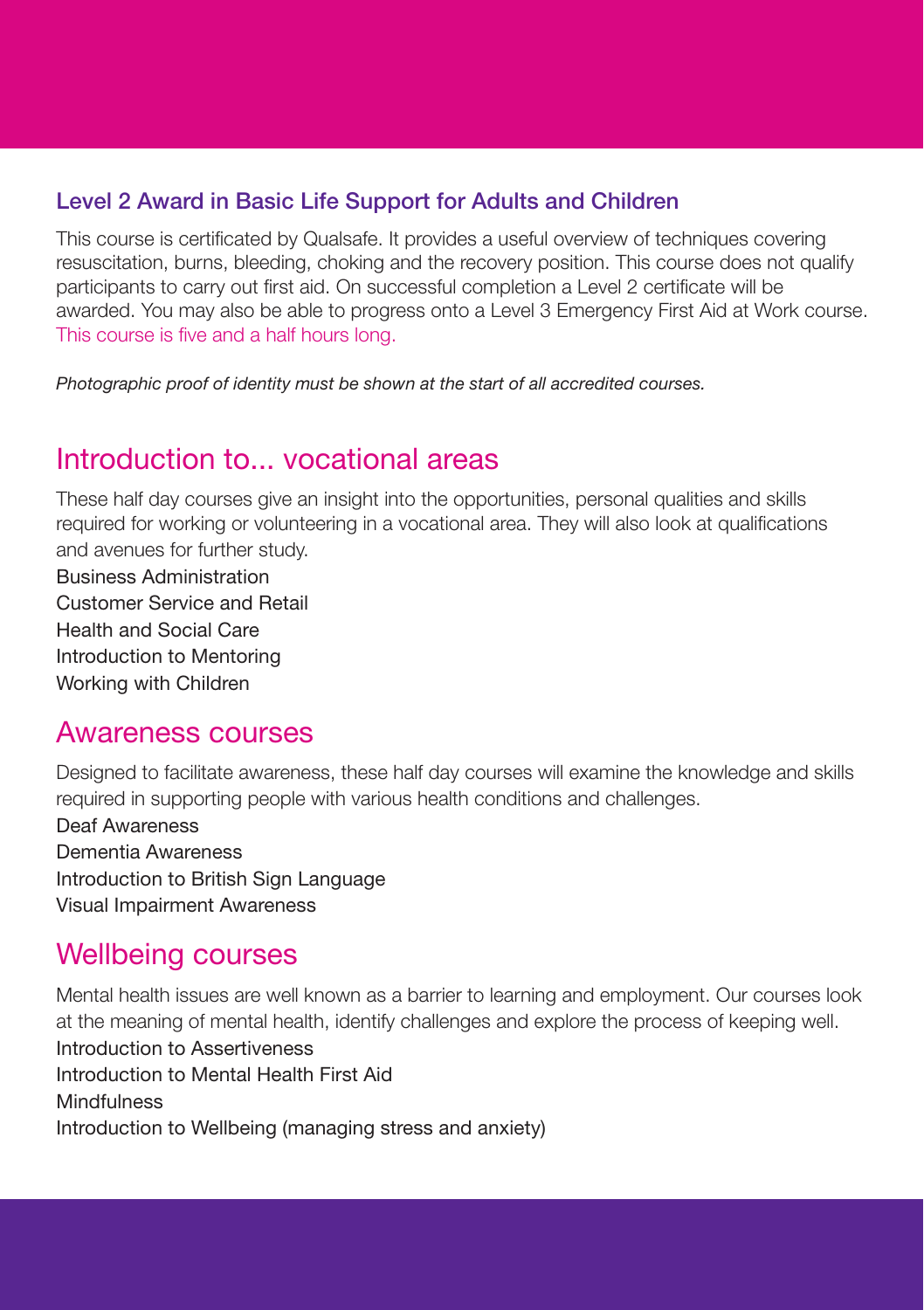# Additional short courses include

Introduction to First Aid for Parents and Carers Introduction to Healthy Eating Introduction to Moving and Handling (people) Introduction to Safeguarding for Vulnerable Adults

# I.T. courses

#### Basic Computer Skills

This course offers basic skills for those who have never used a computer before or lack confidence. It is relevant for home use or as a starting point for further work-focused learning.

#### Next Level Computer Skills

For those who are confident with the very basics of computing but would like to know more about specific areas, such as the internet and email, word processing, spreadsheets, webbased buying and selling, online banking and engaging with public services. These courses typically run for two half days.

#### Additional I.T. courses

Digital Inclusion (social media) Internet Safety

### Creative arts and craft courses

Make your hobby work for you - introductory courses are available in a range of creative topics for eligible groups in community settings. These can lead to longer beginner courses. Introduction to Floristry Introduction to Jewellery Making Introduction to Arts and Craft Introduction to Sugarcraft

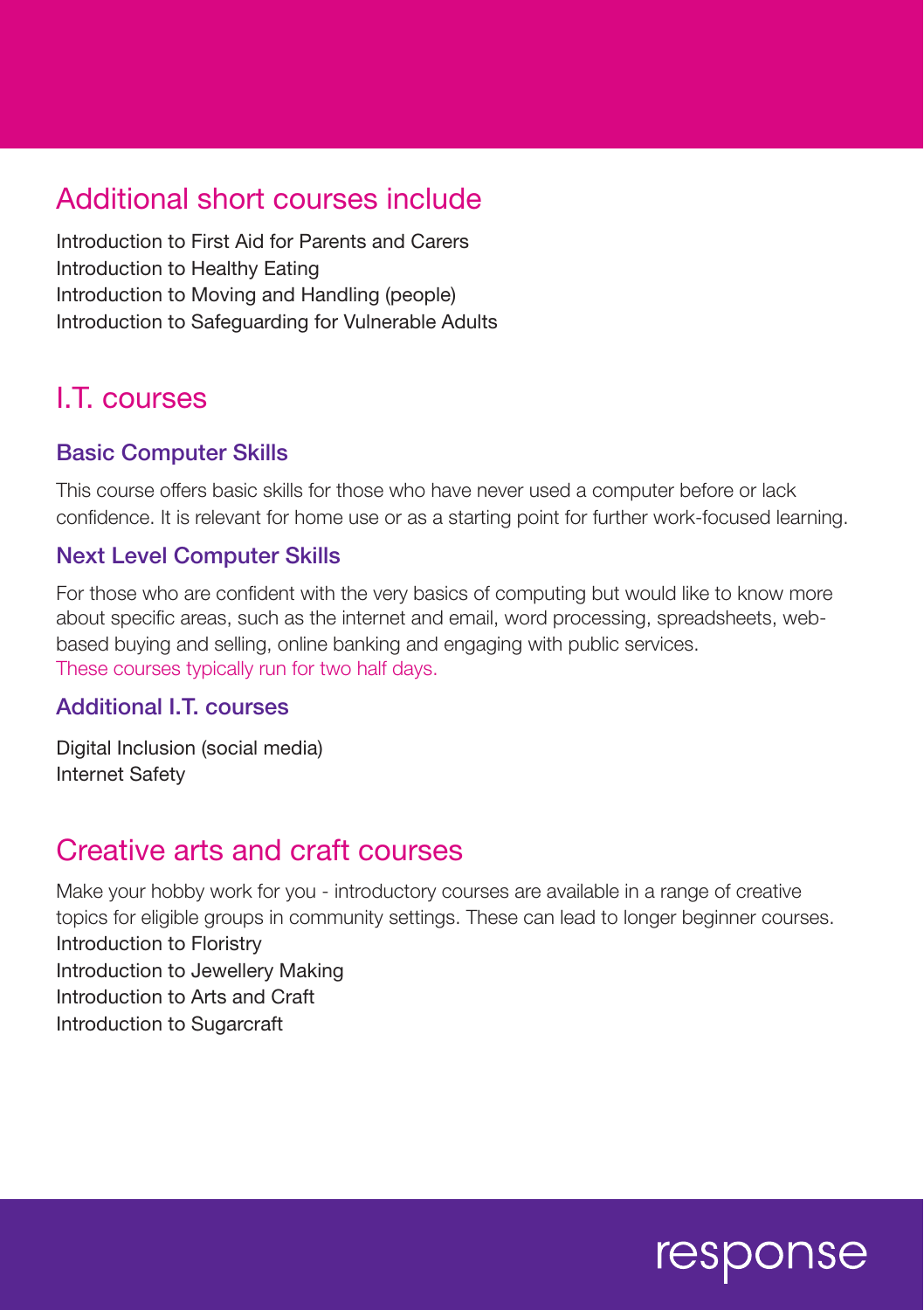# Course details

# Personal development courses for work and volunteering

We offer a range of courses relevant to working and volunteering.

#### Getting Job Ready

This course is designed to support and motivate people to recognise and overcome the barriers to seeking employment, to build their confidence and transferable skills to make positive decisions about future employment opportunities. This course typically runs for two half days.

#### Skills for Work and Jobs (Romney Resource Centre)

On this course participants will create a CV and covering letter and learn how to tailor them to a specific job vacancy. There will also be guidance in searching and applying for jobs online. This course will also help those who want to refresh their CV. Delivered by Romney Resource Centre, it runs regularly throughout the year.

This is a two day course. Please contact the Response Team for more information.

#### Skills for Volunteers

In partnership with Ashford Volunteer Centre and Kent Coast Volunteering, this course is tailored to meet local needs. It covers: the benefits of volunteering, the role and responsibilities of being a volunteer, how volunteering can improve skills and offer relevant experience. This course is a full day. Please contact the Response Team for more information.

#### Self Esteem and Confidence

This course can be tailored for groups and will contain some or all of the following topics: awareness of the 'inner critic', replacing blame with praise, strategies for working with negative emotions, body consciousness, self-care, making an impression, finding a voice, speaking out, being heard and being a good listener.

This course runs for four hours over two days.